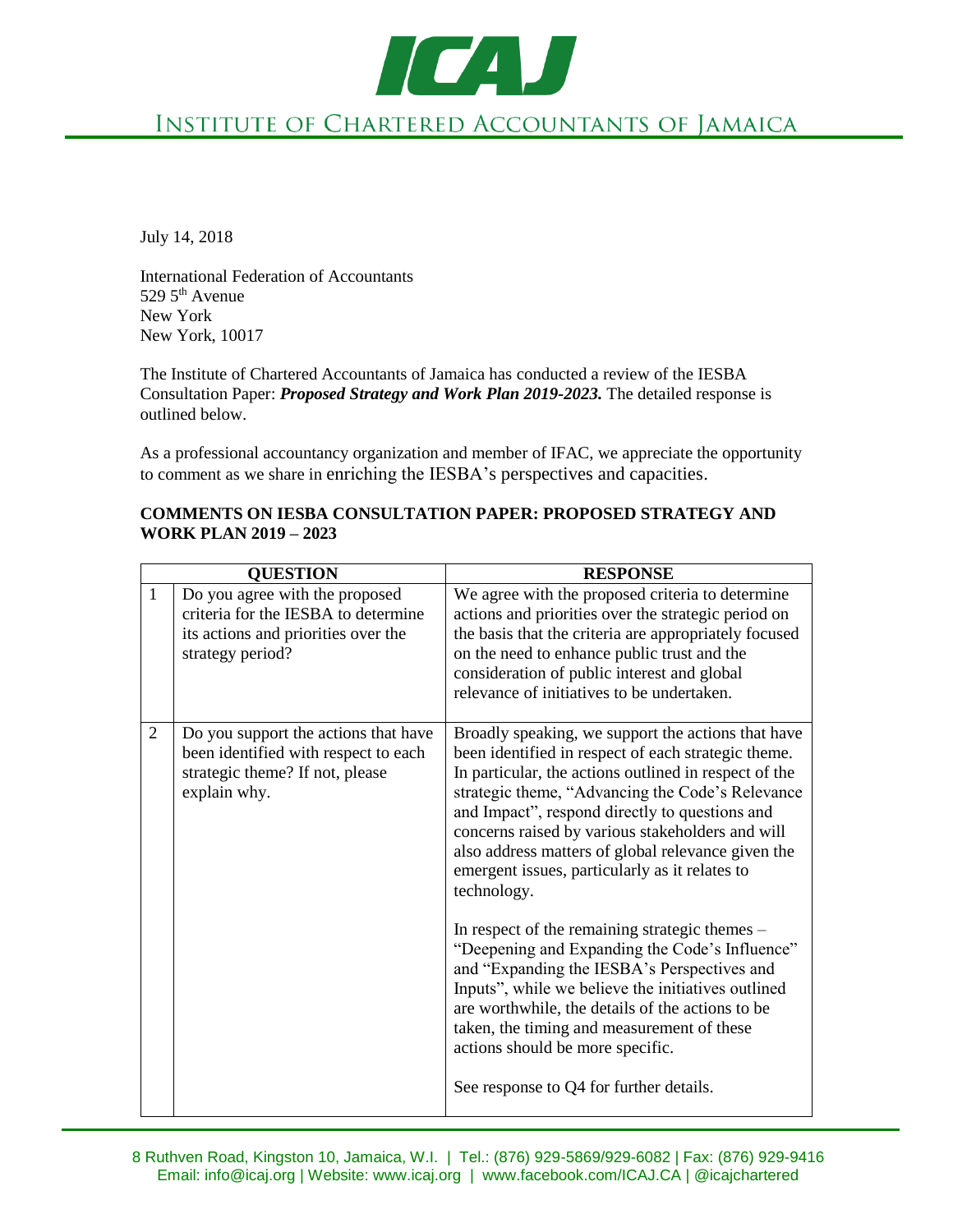

# INSTITUTE OF CHARTERED ACCOUNTANTS OF JAMAICA

| $\overline{3}$ | Recognizing that this proposed SWP<br>is ambitious, do you believe the<br>IESBA should accelerate or defer<br>any particular work stream(s)? If so,<br>please explain why.                                 | We agree that the proposed SWP is very<br>ambitious, as focusing on too many initiatives may<br>take away from the success of the key ones.<br>We believe that the study of the Trends and<br>Developments in Technology should be<br>accelerated as this space is rapidly changing and<br>there is the risk that any implications for the Code<br>may not be addressed in a timely manner based on<br>the scheduled timing of the fact finding report. In<br>addition, the study of the Emerging or Newer<br>Models of Service Delivery should be accelerated<br>given that PA's are already engaging in these new<br>models of service delivery which may not be<br>sufficiently addressed by the Code.<br>Possible actions for deferral, given the ambitious<br>agenda, are the review of the provisions in the<br>Code dealing with Communication with TCWG as<br>well as Documentation provisions as these are not<br>thought to be pressing issues with stakeholders.<br>The NOCLAR and Long Association post-<br>implementation reviews could also be deferred to<br>allow for more focus on the initiatives that<br>respond to emerging risks for the profession. |
|----------------|------------------------------------------------------------------------------------------------------------------------------------------------------------------------------------------------------------|---------------------------------------------------------------------------------------------------------------------------------------------------------------------------------------------------------------------------------------------------------------------------------------------------------------------------------------------------------------------------------------------------------------------------------------------------------------------------------------------------------------------------------------------------------------------------------------------------------------------------------------------------------------------------------------------------------------------------------------------------------------------------------------------------------------------------------------------------------------------------------------------------------------------------------------------------------------------------------------------------------------------------------------------------------------------------------------------------------------------------------------------------------------------------|
| $\overline{4}$ | Do you have comments on any other<br>matters addressed in this<br>consultation paper or any significant<br>matters not covered in this<br>consultation paper that you believe<br>the IESBA should address? | See Appendix for our general comments.                                                                                                                                                                                                                                                                                                                                                                                                                                                                                                                                                                                                                                                                                                                                                                                                                                                                                                                                                                                                                                                                                                                                    |

#### **APPENDIX**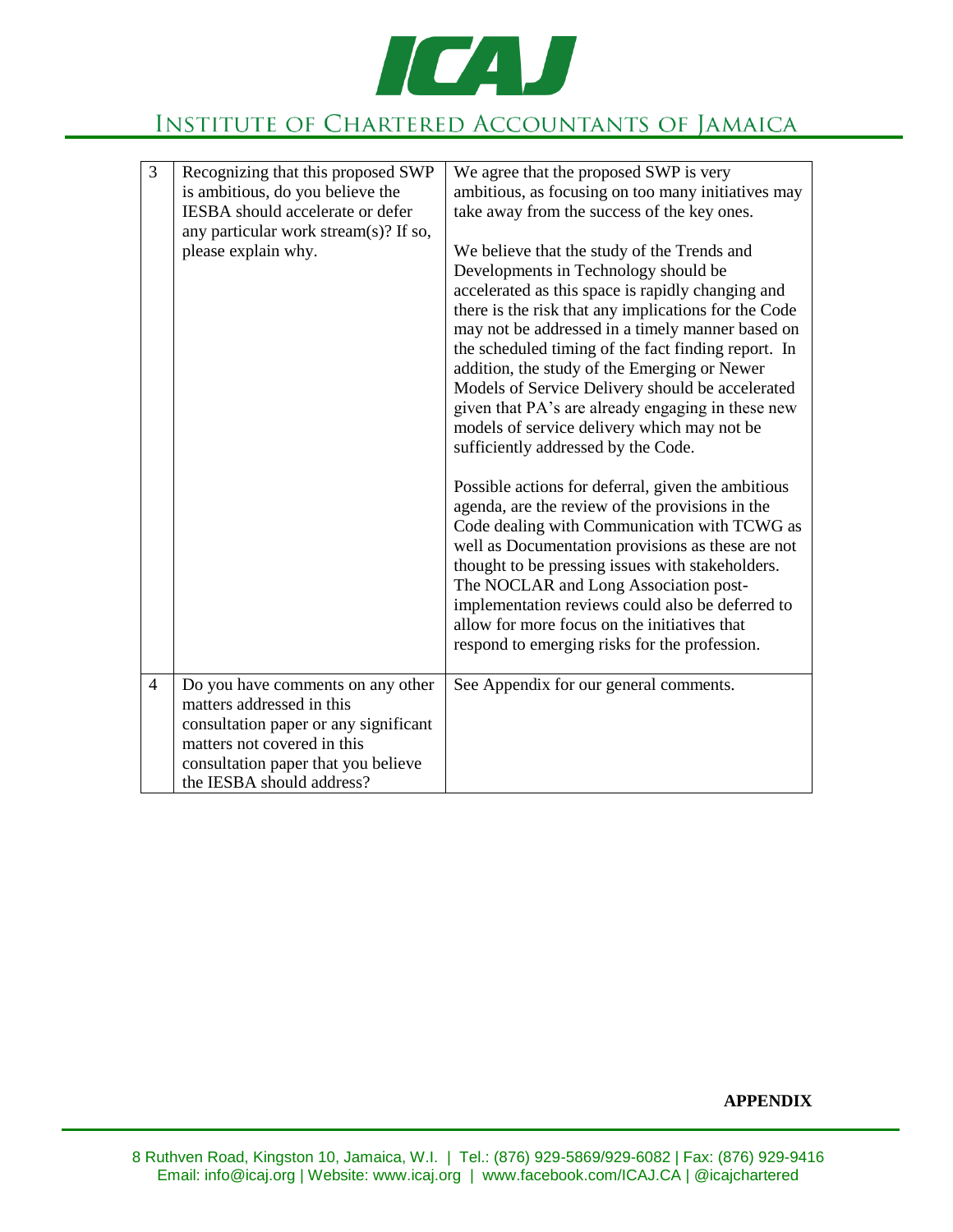

#### **General Comments on the IESBA Consultation Paper, Proposed Strategy and Work Plan 2019 – 2023**

We have the following observations in respect of the SWP:

- 1. Comments on actions to be taken under the strategic themes
- 2. Comments on the Management of the Delivery of the SWP
- 3. Matters not addressed by the SWP

#### **1. Comments on actions to be taken under the strategic themes**

### *Advancing the Code's Relevance and Impact*

We believe that the actions and initiatives set out for this strategic theme are appropriate to the relevant stakeholder concerns raised as well as the constantly changing global environment. As noted in Q3 above, in order to ensure that the Board's response is timely, the studies on Trends and Developments in Technology and Emerging or Newer Models of Service Delivery should be a more urgent priority otherwise the Board runs the risk of not responding in a timely manner to the implications of these developments. Other actions relating to NAS, professional skepticism and Fee-related matters are also important areas to address given the high level of public interest. We commend the Board on the plans outlined in these areas and look forward to their timely implementation.

#### *Deepening and Expanding the Code's Influence*

The IESBA's Code has achieved significant acceptance internationally and this theme is important to increasing the reach of the Board in promoting strong ethical principles which underpin trust in the global accounting profession. We note however that not much of the Board's time is committed to this theme and the SWP is again not very specific on the actions to be taken to raise awareness and further promote the adoption of the Code. The pre-commitment actions, while important to those who have already adopted the Code in terms of development of the e-Code to increase accessibility and ease of use of the Code, may not necessarily create much impact in respect of further promulgation of the Code. More focus should be put on a more targeted outreach agenda in spaces where the Code has not yet been adopted, by possibly seeking endorsements from stakeholders such as investor groups and providing more support to member bodies in these jurisdictions.

#### *Expanding the IESBA's Perspectives and Inputs*

Although the actions for coordination with the IAASB are clearly stated in terms of the maintenance of an inventory of topics for coordination (professional skepticism, ISRS 4400 revision project etc.), the plans for engaging with other stakeholders such as the IAESB, NSS, regulators, Forum of Firms, other IFAC committees etc., are not specific. The Board could perhaps try to identify what areas of cooperation are of high importance and be specific in terms of the initiatives for engagement and the timing for adoption. This is critical to achieving the strategic objectives of engagement and cooperation with stakeholders.

#### **2. Comments on the Management of the Delivery of the SWP**